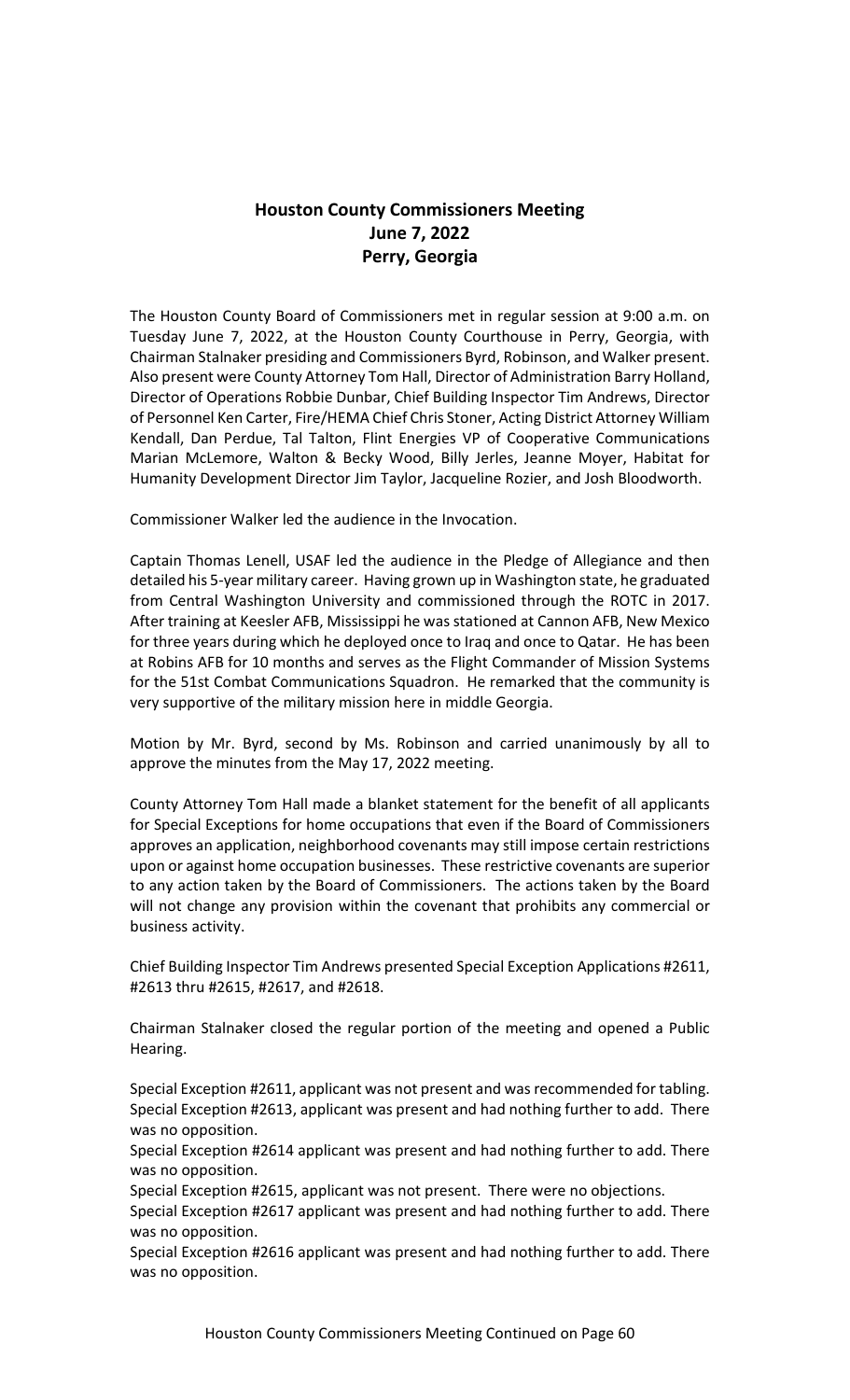Chairman Stalnaker closed the Public Hearing and reopened the regular portion of the meeting.

Motion by Ms. Robinson, second by Mr. Walker and carried unanimously by all to approve the following applications to include any and all stipulations as noted on the Zoning & Appeals recommendation and Section 95 Requirements staff report:

| Application #2613 | James Faulkner                 | <b>Electrical Contractor</b> |
|-------------------|--------------------------------|------------------------------|
| Application #2614 | <b>Christy Moyer</b>           | Comm/Residential Cleaning    |
| Application #2615 | Craig Johnson & Sarita Everett | <b>General Cleaning</b>      |
| Application #2617 | Corey Hamlin                   | Lawn Care                    |
| Application #2618 | Salvatore & Tracie Falzone     | Hair Salon                   |

and; to table Application #2611 submitted by Sherri and James Nance and send back to Zoning & Appeals for reconsideration.

Mr. Andrews advised all applicants on the next step in the process which would be obtaining their business licenses through the Commissioner's office.

Chief Building Inspector Tim Andrews presented Re-Zoning Application #2612.

Chairman Stalnaker closed the regular portion of the meeting and opened a Public Hearing.

There was no opposition.

Billy Jerles, representing Josh Bloodworth and Unique Property Holdings, LLC, passed out a concept drawing of the plan for the property upon annexation. Mr. Bloodworth has acquired the house next to his existing property and is slated to be heard for rezoning at the next Planning & Zoning Board meeting. His plans are to repurpose that house as his corporate office.

Chairman Stalnaker closed the Public Hearing and reopened the regular portion of the meeting.

Motion by Ms. Robinson, second by Mr. Byrd and carried unanimously by all to approve Re-Zoning Application #2612 submitted by William R. Jerles, Jr.

Ms. Robinson presented a request from the Accountability Court for approval of a grant for continuing the operation of the Mental Health Accountability Court.

Motion by Ms. Robinson, second by Mr. Walker and carried unanimously by all to approve the acceptance of the Mental Health Accountability Court grant (#J23-8-072) in the amount of \$224,588 from the State of Georgia - Criminal Justice Coordinating Council for the purposes of continuing the Mental Health Accountability Court. Of that \$224,588, Houston County's required match is \$26,951. Chairman Stalnaker is authorized to sign all grant documents.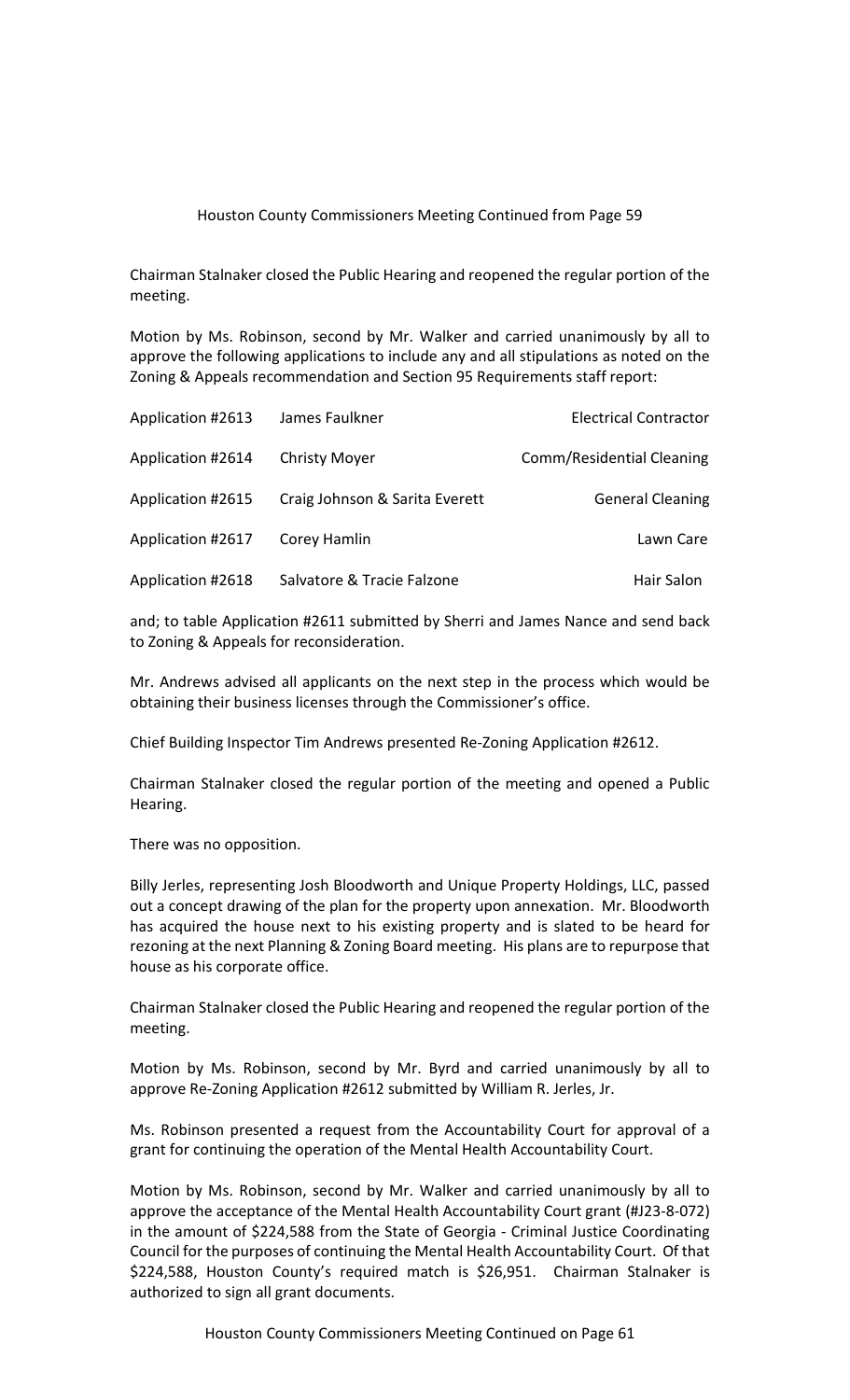Ms. Robinson presented a request from the Superior Court Accountability Court to renew contracts with Surveillance Officer Christopher Gray and with Infinite Health Wellness LLC to provide various services covered under the current grant program.

Motion by Ms. Robinson, second by Mr. Byrd and carried unanimously by all to approve Chairman Stalnaker signing a contract for services with Christopher Gray to provide surveillance services for the Houston County Accountability Court; and, to sign with Infinite Health Wellness LLC to provide therapeutic individual and group counseling services, healthcare education, and clinical evaluations for participants of the Houston County Accountability Court. Both contract terms will be effective July 1, 2022 and terminate June 30, 2023.

Ms. Robinson presented a request for approval of an updated agreement for the continued use, operation, and maintenance of the animal control facility owned by the City of Warner Robins.

Motion by Ms. Robinson, second by Mr. Walker and carried unanimously by all to approve Chairman Stalnaker signing the Intergovernmental Agreement for Joint Use of Animal Control Facilities with the City of Warner Robins effective July 1, 2022.

Chairman Stalnaker remarked that this has been a long process and thanked Mayor Patrick and city staff for their efforts negotiating this contract with the County. He also thanked the County staff who were involved remarking that there are some very positive things in the agreement.

Mr. Byrd also expressed his appreciation for city staff and leadership as well as county staff and leadership which demonstrates the cooperation yet again between our governments. Mr. Walker and Ms. Robinson both agreed with the comments.

Chairman Stalnaker also thanked former commissioner Perdue for his involvement in the meetings leading up to this agreement.

Ms. Robinson presented a request from the City of Perry for annexation of property located at 2032 Sam Nunn Blvd.

Ms. Robinson made a motion to concur with the request.

Chairman Stalnaker opened the floor for any public comments, there were none.

Second by Mr. Walker and carried unanimously by all to concur with a City of Perry annexation request for the property described as:

Tax Parcel 000310 12A000 consisting of 4.046 acres located at 2032 Sam Nunn Blvd.

Mr. Walker presented a request from Acting District Attorney Kendall to fill the vacant receptionist/secretary position at the DA's office.

Motion by Mr. Walker, second by Mr. Byrd and carried unanimously by all to approve hiring Tangela Rouse for the vacant receptionist/secretary position in the District Attorney's office at a Grade 8-C effective June 8, 2022.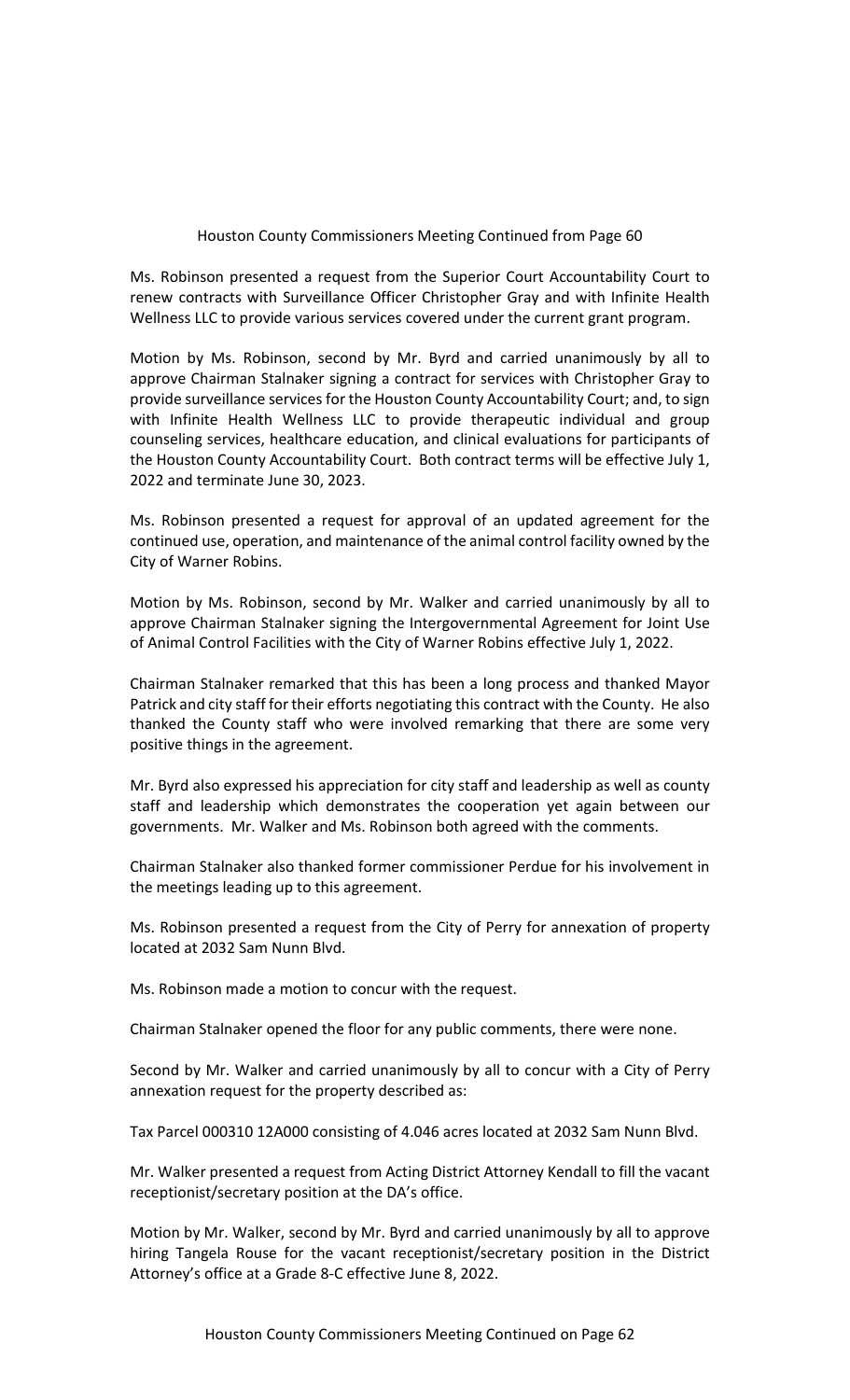Mr. Walker presented a request from Solicitor-General Smith to fill the vacant Legal Secretary position in her office.

Motion by Mr. Walker, second by Ms. Robinson and carried unanimously by all to approve hiring Jennifer Noler for the vacant Legal Secretary position in the Solicitor-General's office at a Grade 13-B effective June 8, 2022.

Mr. Walker presented a request from Roads Superintendent McLendon to fill the vacant Equipment Operator position in the Roads & Bridges Department.

Motion by Mr. Walker, second by Mr. Byrd and carried unanimously by all to approve hiring Kevin Youngblood for the vacant Equipment Operator position in the Roads & Bridges Department at a Grade 10-E effective June 8, 2022.

Mr. Walker presented a request from Roads Superintendent McLendon to fill the vacant Mechanic position in the Roads & Bridges Department.

Motion by Mr. Walker, second by Ms. Robinson and carried unanimously by all to approve hiring William Wood for the vacant Mechanic position in the Roads & Bridges Department at a Grade 13-C effective June 8, 2022.

Mr. Walker presented a request to enter into an agreement with the Georgia Board of Regents of The University of Georgia on behalf of the Cooperative Extension Service for salary, retirement, SS/Med cost for six County Extension employees.

Motion by Mr. Walker, second by Mr. Byrd and carried unanimously by all to approve entering into an agreement with the Georgia Board of Regents of The University of Georgia on behalf of the Cooperative Extension Service for salary, retirement, SS/Med cost for six County Extension employees for the period of July 1, 2022 through June 30, 2023.

Motion by Mr. Walker, second by Ms. Robinson and carried unanimously by all to approve the reappointment of the following:

Central Georgia Joint Development Authority:

| Tommy Stalnaker | 7/07/22 thru 7/06/26 |
|-----------------|----------------------|
| Neal Talton     | 7/07/22 thru 7/06/26 |
| Dan Perdue      | 7/07/22 thru 7/06/26 |
|                 |                      |

DFCS Board:

Thomas Philpot 7/01/22 thru 6/30/27

Mr. Byrd expressed his appreciation for each board member for their willingness to serve.

Mr. Byrd presented a request from the City of Warner Robins for annexation of property located at Dry Creek Court, south of the Buckhead Forest subdivision.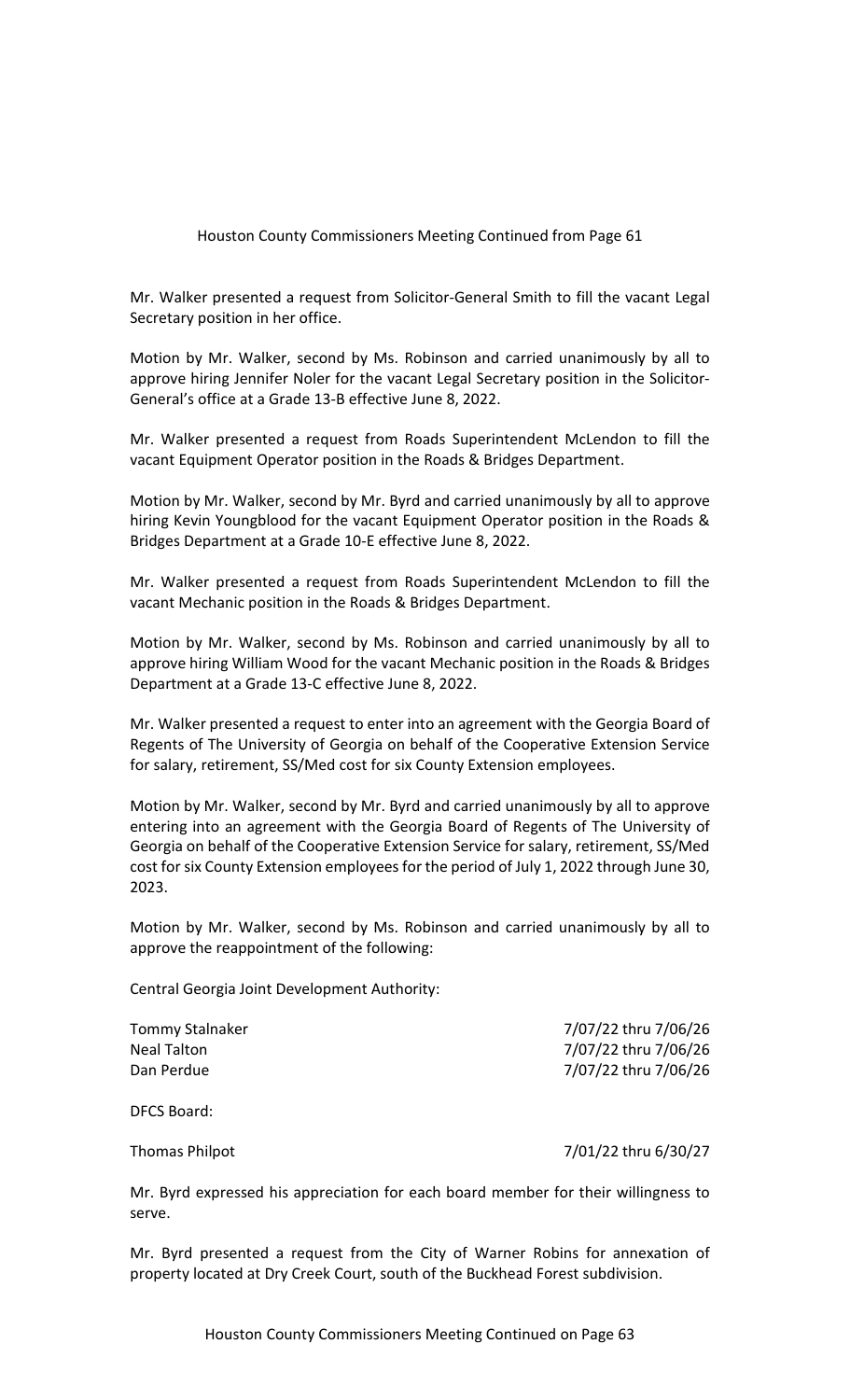Chairman Stalnaker opened the floor for any public comments.

Thomas Amely, 117 Musket Fire Lane, Warner Robins stated that his home is adjacent to the property in question. He commented that when he purchased his property several years ago, he was told that this property would eventually be developed as County R-1 not as City R-2 which allows for a much smaller lot size which will mean an increase in traffic, prolonged construction of more homes, and separate city services to this area. He was also concerned that in the future several additional properties adjacent to the property in question that are currently landlocked would then be developed and connected to this neighborhood which would mean even more traffic through Settler's Landing. The end result would be that Settler's Landing would become a shortcut from Feagin Mill Road to Russell Parkway.

Chairman Stalnaker explained that although the law will change on July 1st, the current law gives the County a 30-day timeframe within which it must respond to a city's annexation request with either a concur or non-concur. During that time, the city has not yet heard the application.

Mr. Byrd commented that he has had a conversation with the applicant, and he has indicated that there is no intent to connect the road system from Settler's Landing to Buckhead Forest because of the topography.

Chairman Stalnaker agreed that the separate services and impact on the existing infrastructure issues are concerning. If the County concurs, he encouraged Mr. Amely to attend the city's Planning and Zoning meetings.

Mr. Byrd remarked that the new legislation taking effect on July 1st will increase the timeline giving the county an opportunity to learn more before taking action. The property is contiguous to existing city limits and offers a compatible land use, so he intends to make the motion to concur with concern.

Motion by Mr. Byrd, second by Mr. Walker and carried unanimously by all to concur with a City of Warner Robins annexation request for the property described as:

Tax Parcel 000760 025000 consisting of 8.86 acres (shown as PT Parcel 9 on a plat of survey by Story, Clarke & Associates dated August 22, 2019, and recorded at Houston Superior Court, Plat Book 81, Page 47) located at Dry Creek Court, south of the Buckhead Forest subdivision.

Mr. Byrd presented a request from the City of Warner Robins to annex property located at 2108 and 2110 Elberta Road.

Chairman Stalnaker opened the floor for any public comments, there were none.

Motion by Mr. Byrd, second by Ms. Robinson and carried unanimously by all to concur with a City of Warner Robins annexation request for the properties described as:

Tax Parcel 00073B 029000 and 00073B 028000 together consisting of 1.99 acres (shown on a plat of survey by Waddle Surveying Co., Inc. dated February 13, 1967, and recorded at Houston Superior Court, Plat Book 11, Page 75) located at 2108 and 2110 Elberta Road.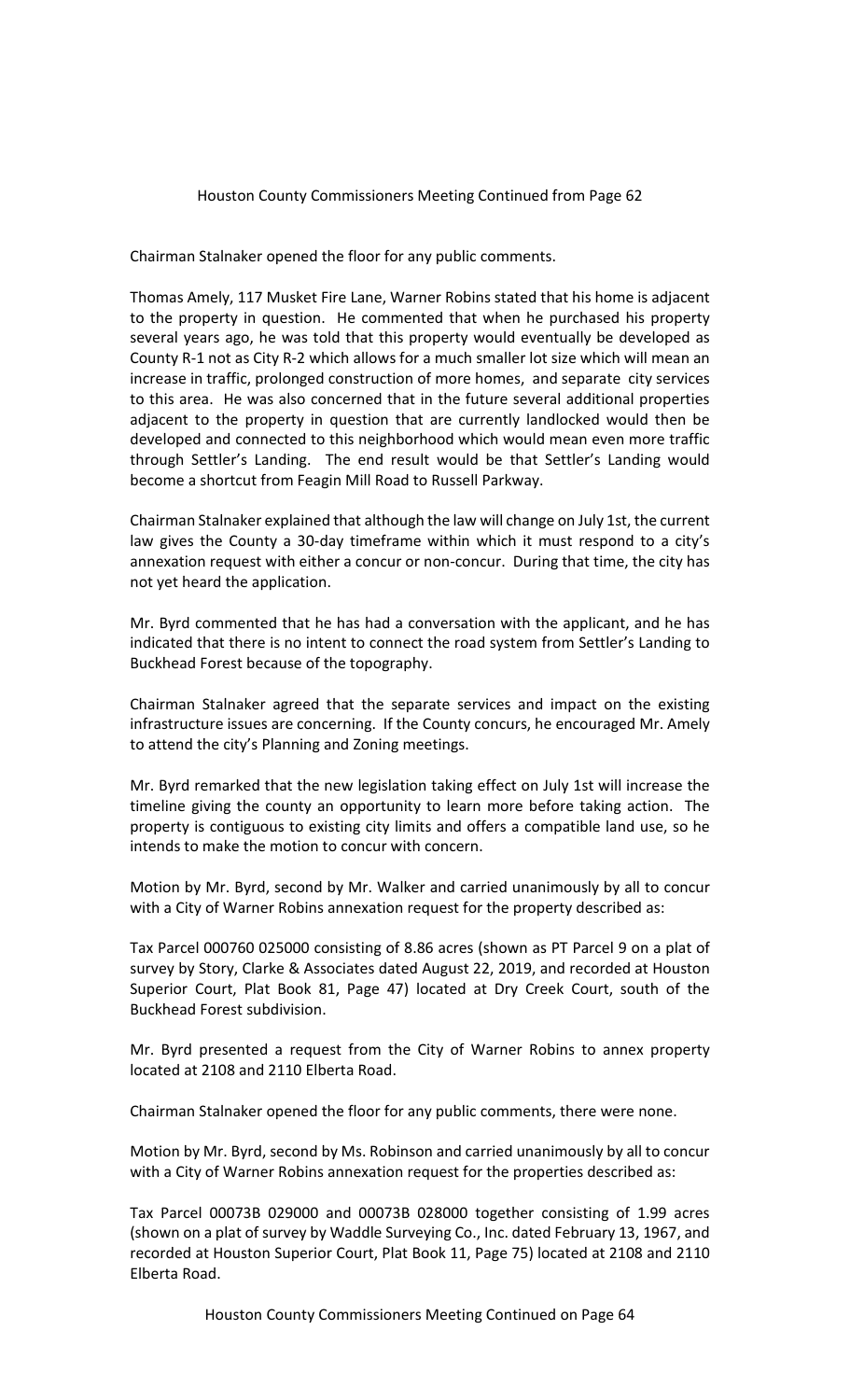Mr. Byrd commented that this is a unique project, and that the owner has completed a significant number of renovations to this area.

Mr. Byrd presented a request from the City of Warner Robins for annexation of property located at the southwest corner of Feagin Mill Road and Houston Lake Road.

Chairman Stalnaker opened the floor for any public comments, there were none.

Motion by Mr. Byrd, second by Mr. Walker and carried unanimously by all to concur with a City of Warner Robins annexation request for the properties described as:

Tax Parcel 000770 010000 and 000770 072000 together consisting of 1.394 acres (shown on a plat of survey by Jones Surveying Company dated November 21, 1994 and recorded at Houston Superior Court, Plat Book 45, Page 163) located at the southwest corner of Feagin Mill Road and Houston Lake Road. This property will remain a single county water customer.

Mr. Byrd presented a request for approval of a bid to harvest and sell timber at the Landfill.

Motion by Mr. Byrd, second by Mr. Walker and carried unanimously by all to approve the award of the timber harvest and sale bid at the Landfill on 43.6 acres to Gay Wood Company, Inc. of Eastman, GA in the amount of \$228,136 and to authorize Chairman Stalnaker to sign the timber sale contract.

Mr. Byrd presented request for approval of Construction Manager Selection on the Bonaire Fire Station #2 project.

Mr. Byrd commended the four very reputable general contractors who offered quality proposals for this project stating that we are fortunate in Houston County to have that much interest in our construction projects.

Mr. Byrd made a motion to approve and Ms. Robinson seconded the motion.

Mr. Byrd expressed appreciation to county staff and selection committee members for a very thorough and diligent job working through the selection process.

Motion carried unanimously by all to approve the selection of Parrish Construction Group of Perry as the construction manager (at risk) for the Fire Station #2 (Bonaire), EMS and Sheriff's Precinct project at an estimated total management cost of \$316,114.52 (based on a \$3,000,000 construction budget) which includes the preconstruction fee, construction management fee, general conditions, performance bond and liability insurance. Parrish Construction Group will prepare the Guaranteed Maximum Price (GMP), once drawings are complete and submit to the County for acceptance. If the County and Parrish Construction Group fail to successfully negotiate the GMP, the County reserves the right to discontinue the contract and subsequently initiate contract negotiations with the next highest ranked firm.

Mr. Byrd presented a request for approval of a change order on the State Court Expansion project.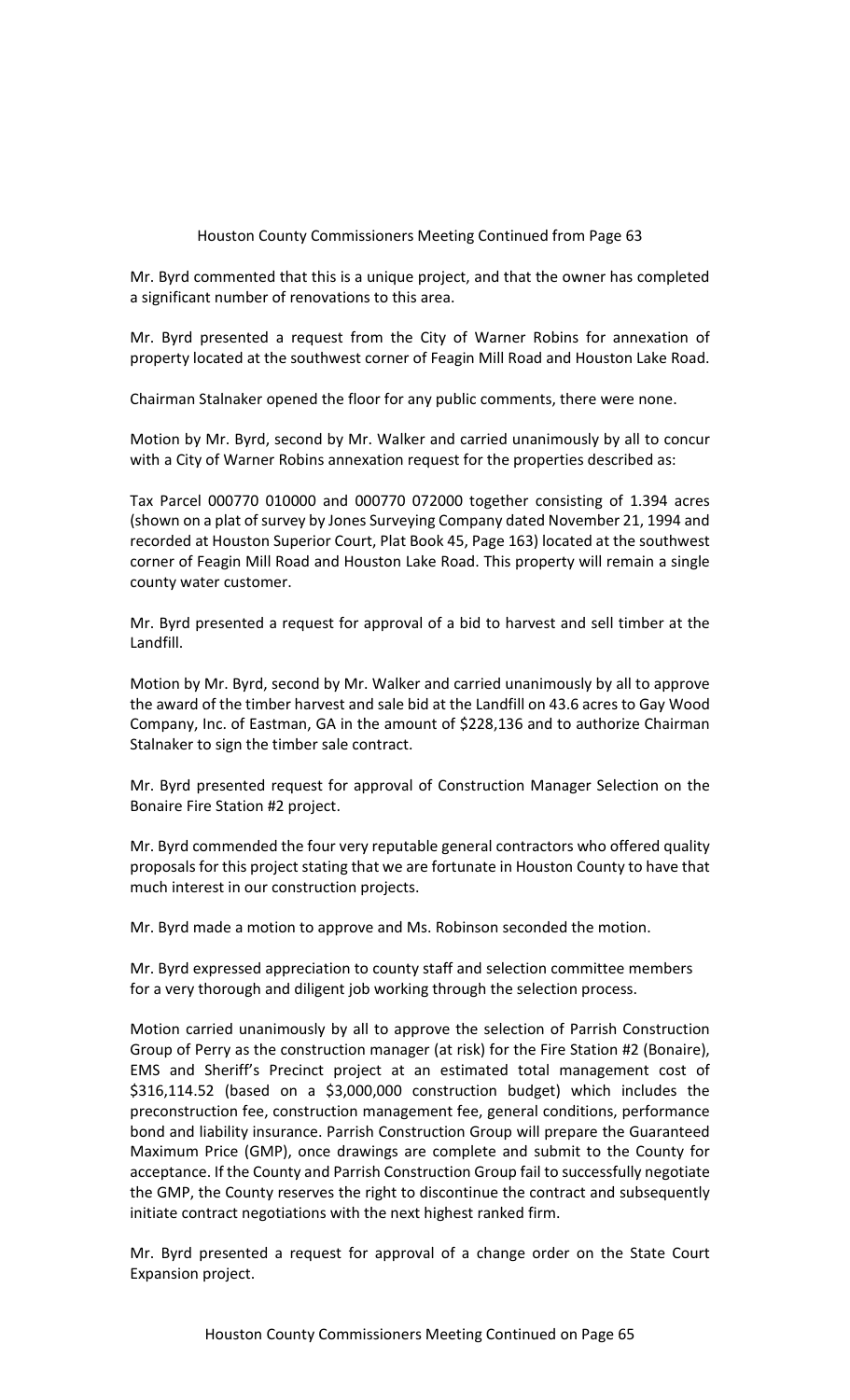Motion by Mr. Byrd, second by Mr. Walker and carried unanimously by all to approve Change Order #6 on the State Court Expansion project with ICB Construction Group increasing the current contract amount from \$19,635,283.71 by \$443,415 for a total amended contract amount of \$20,078,698.71 with no change in contract time.

Mr. Byrd presented a request for approval on a change order on the LMIG project for asphalt resurfacing of Firetower Road.

Motion by Mr. Byrd, second by Ms. Robinson and carried unanimously by all to approve Change Order #2 on the 2022 LMIG project with Reames and Sons Construction Company, Inc. increasing the current contract amount from \$1,917,103.73 by \$108,102.98 for a total amended contract amount of \$2,025,206.71 with no change in contract time. SPLOST 2012 will fund this increase.

County Attorney Tom Hall presented an update on the blighted property at 204 Gail Drive presenting up-to-date pictures of the residence. He explained that this property was apparently used in some type of live fire exercise conducted by the Georgia Fire Academy along with the Georgia Office of Insurance and Safety with the owner's permission. There was apparently not an agreement in place to mitigate the mobile home after the exercise was conducted. It has become an eyesore. Chief Stoner has been in contact with the owner and advised him that at the very least he needs to secure the property since the windows and doors are busted out. As of today, the owner has not taken any action. Contact will be made with both state agencies to see why they did not require mitigation of the property and the owner of the property by certified mail informing him of the timeline that he faces to abate the issue.

Chairman Stalnaker commented that this came to our attention through a citizen complaint. He further stated that the County needs to be aggressive with these types of situations. If the individual does not comply within a reasonable amount of time, then court action will be necessary.

Mr. Byrd agreed that code enforcement and blight abatement is one area that the County needs to advance their efforts against. He commented that although this type of live fire training is essential for fire professionals, we need to find a way to make sure that this type of situation does not continue to occur.

Mr. Hall stated that what we can do is remain in contact with the state agencies to let them know that the local government should not be placed in these situations.

Chairman Stalnaker also commented on another citizen complaint involving properties on Orchard Road that need attention.

Tim Andrews commented that Corporal Little has been in contact with the owner of this property and that it has recently been sold to a new owner, but the property has not been closed on yet.

Motion by Ms. Robinson, second by Mr. Byrd and carried unanimously by all to approve the payment of the bills totaling \$6,961,039.80.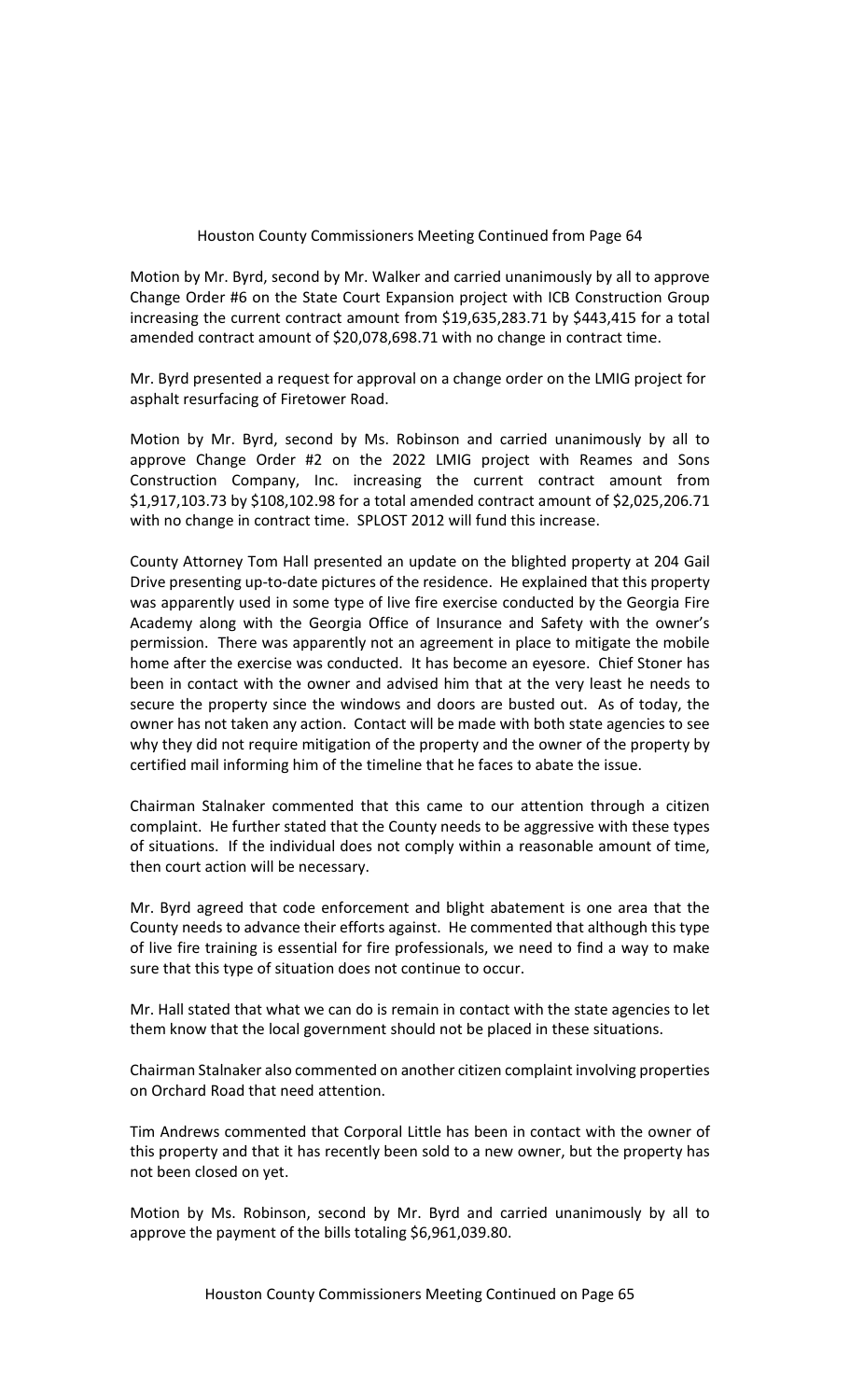Chairman Stalnaker closed the regular portion of the meeting and opened Public Comments.

Jacqueline Rozier, recent candidate for Post 4 Commissioner, thanked the voters who supported her campaign for office. She commented that although disappointed she was not elected, she plans to continue to be involved and ask questions about issues in the future hoping to be a part of the process improving governance of Houston County.

Mr. Byrd thanked Ms. Rozier for offering herself for public service.

Ms. Robinson and Mr. Walker agreed.

Chairman Stalnaker thanked Ms. Rozier for the professionalism she displayed during her campaign and for her willingness to spend time with him learning about processes.

Reddy Cobbs, 209 Wellston Drive, Warner Robins shared her concern about the lack of sidewalks on Nelson Drive from Watson Blvd. to Corder Road.

Chairman Stalnaker agreed that Nelson Drive is a cut-thru for traffic and that a 3-way stop installed years ago by the County to help control the speed of the traffic may have helped some, but the road still needs some attention. The shoulders of the road are very narrow or non-existent because it was an old rural road that over time turned into an urbanized street. Some of the road is in the City of Warner Robins and some is in the County. He offered to speak with Mayor Patrick to see if there may be a possibility of at least a sidewalk improvement project in that area. It is much safer to install a sidewalk if the street is curb and guttered, however. A project such as this would be expensive and would likely need to be considered as a future SPLOST project.

Ms. Cobbs also commented that litter has become a problem along the street as well.

Chairman Stalnaker acknowledged that litter control throughout the County has become a bigger issue since the pandemic because the County has not been able to utilize inmate crews for litter control. The County has been using a contractor to pickup litter on select streets as needed but it is very expensive.

Jim Taylor, newly appointed Habitat for Humanity Development Director, thanked the Board for their past contributions to the development of Wellston Park and commented that there have been several recent events held there and the first openair concert event is now scheduled for Saturday, September 24th. They will have live music, food trucks, and vendors for all to enjoy. He also commented that he has had several meetings with Mayor Patrick, and she is very committed to finishing the park including the remodeling of the home, paving trails, and building a permanent amphitheater stage.

Chairman Stalnaker remarked that the park has become an asset to the community and the County would be willing to help in any way that it can.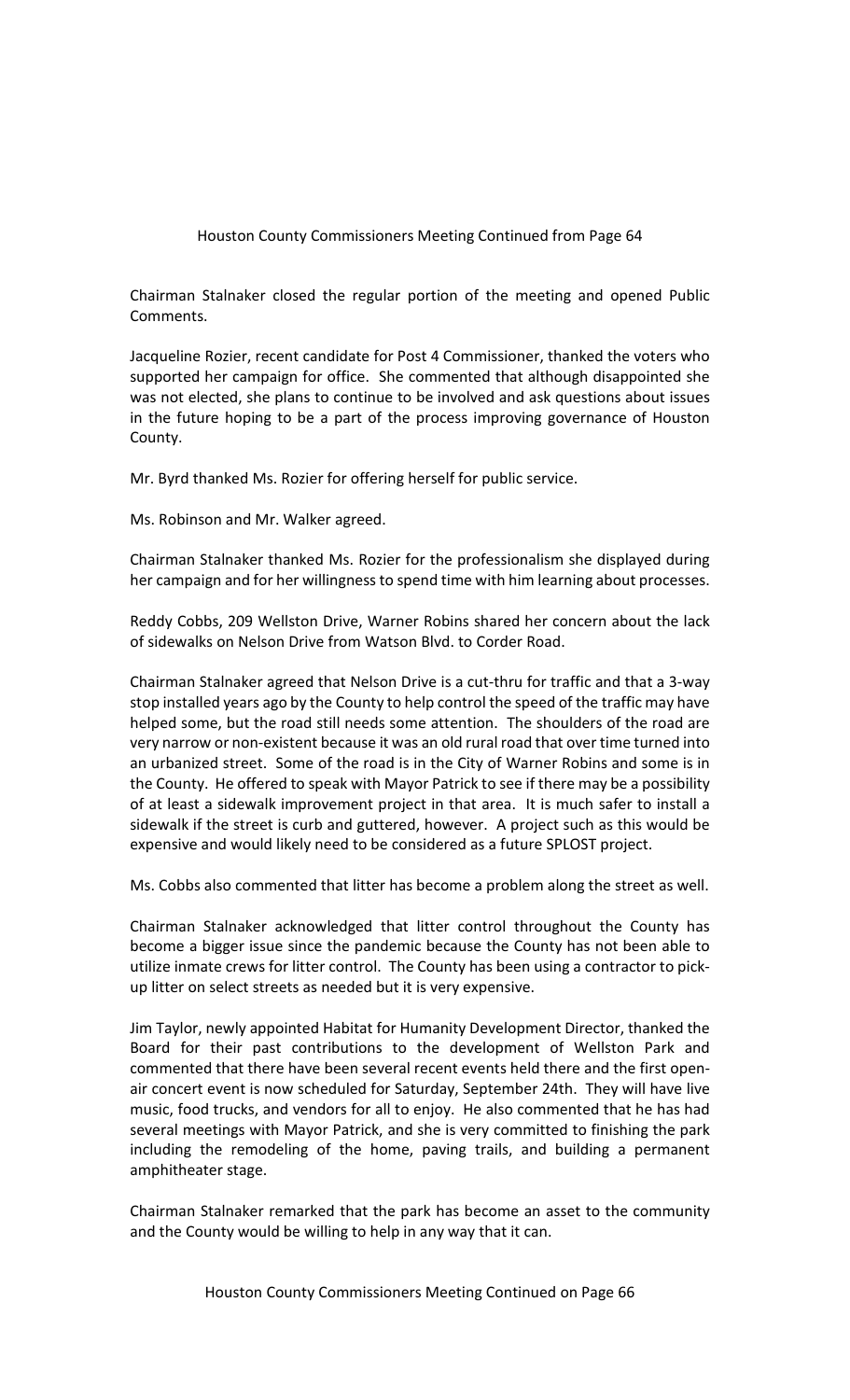Susan Givler, 2006 Sam Nunn Blvd., Perry asked if it would help Ms. Cobb's effort to secure sidewalks for Nelson Drive if she gathered signatures on a petition for support and to help bring it to the attention of the city as well.

Chairman Stalnaker remarked that it could be done but it really will not elevate it any higher or quicker.

Chief Stoner thanked the Board for their continued support of the Fire Department. They are very excited to moved forward with Parrish Construction on the new Bonaire station. He also thanked the selection committee members for their valuable time and effort choosing Parrish for this project.

There being no further comments Chairman Stalnaker closed the Public Comments portion of the meeting and opened Commissioners Comments.

Mr. Byrd thanked Chief Stoner for the Department's response to the fire in Bonaire along with the assist from the City of Warner Robins and the City of Perry. Also, since the last Commissioner's meeting, the Board of Education celebrated the retirement of over a hundred teachers in our community with a combined 3,000 years of service. He expressed appreciation for those educators for their service to our community and children. Lastly, he expressed his condolences to the family and friends of Daryl Long, principal at ICB Construction Group, who was a great partner on many County construction projects as well as a good friend.

Ms. Robinson echoed Mr. Byrd's comments about Mr. Long and thanked everyone for coming and being involved in community matters.

Mr. Walker remarked that it was an honor to serve the people of Houston County and commended the other Board members and county staff for the work that they do for the citizens.

Chairman Stalnaker recognized commissioner-elect Tal Talton and congratulated him. He stated that the budget process is moving along, and we will have the public hearing on Tuesday, June 14th at 5:00 p.m. at the Annex building in Warner Robins. He then announced the retirement of Mr. Holland on July 29th calling him a very dedicated public servant first as Purchasing Agent and then Director of Administration. He thanked Mr. Holland for his service and congratulated him on his pending retirement. He then announced that Director of Operations Robbie Dunbar will move to the Director of Administration position on August 1st. He congratulated Mr. Dunbar expressing confidence in his abilities to fulfill those duties.

Mr. Byrd expressed his most sincere thank you to Mr. Holland for his service to the county and likewise congratulated Mr. Dunbar on his appointment.

Mr. Walker and Ms. Robinson likewise thanked Mr. Holland and congratulated Mr. Dunbar.

Motion by Mr. Walker, second by Mr. Byrd and carried unanimously by all to enter into Executive Session for Attorney-Client Matters per O.C.G.A. § 50-14-2(1).